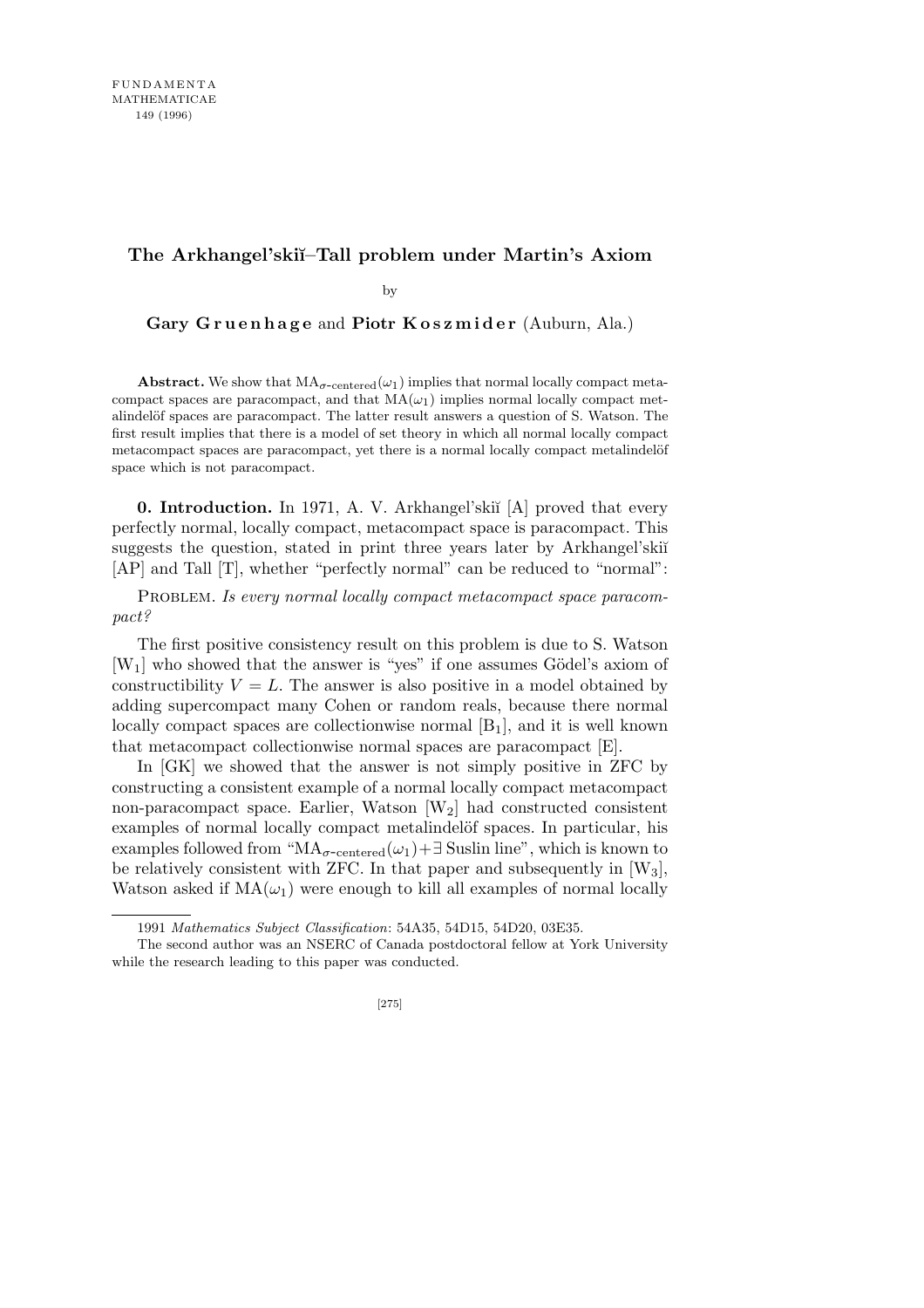compact metalindelöf non-paracompact spaces. In this paper we answer his question affirmatively and also show that  $MA_{\sigma\text{-centered}}(\omega_1)$  is enough to kill all such metacompact examples. It follows that in any model of ZFC satisfying " $MA_{\sigma\text{-centered}}(\omega_1) + \exists$  Suslin line", every normal locally compact metacompact space is paracompact, but there is a normal locally compact metalindelöf space which is not paracompact.

In the course of proving the MA results, we obtain the ZFC result that normal locally compact metalindelöf spaces which are  $\omega_1$ -collectionwise Hausdorff are paracompact. This implies that, in any model, if there is a normal locally compact metalindelöf space which is non-paracompact, then there is one of Lindelöf degree  $\omega_1$ , and that is also what enables us to get by with MA for  $\omega_1$ -many dense sets.

MAIN RESULT. (a) *Normal locally compact metalindelof spaces are paracompact if they are ω*1*-collectionwise Hausdorff.*

(b) If there is a normal locally compact metalindelof space which is not *paracompact*, *then there is one which is the union of*  $\omega_1$ *-many compact sets.* 

(c)  $MA(\omega_1)$  *implies normal locally compact metalindelof spaces are paracompact.*

(d)  $MA_{\sigma\text{-centered}}(\omega_1)$  (*i.e.*,  $p > \omega_1$ ) *implies that normal locally compact metacompact spaces are paracompact.*

**1. Destroying examples with MA.** We prove here the main result given in the introduction. Earlier partial positive solutions to the Arkhangel'ski˘ı–Tall problem exploited the fact that closed discrete subsets of the space are *normalized*, i.e., any subset *A* of a closed discrete set *D* is contained in some open set whose closure is disjoint from  $D \setminus A$ . The key new idea of our result is a way to exploit normality with respect to a closed discrete set *D* and closed sets disjoint from *D*. The proof uses several ideas from Balogh's proof  $[B_2]$  that normal, locally compact, metalindelöf spaces are paracompact if they are collectionwise Hausdorff. (Note that part (a) of the Main Result is a direct improvement of this.) His proof is by induction on the Lindelöf degree. Recall that the *Lindelöf degree*  $L(X)$  of a space X is the least cardinal  $\kappa$  such that every open cover of X has a subcoveer of cardinality *≤κ*.

The following is the key new combinatorial tool.

LEMMA 1. Let  $\kappa$  be a cardinal, and assume  $MA(\kappa)$ . Let  $\{B(\alpha): \alpha < \kappa\}$  be *a collection of sets such that, whenever*  ${F_\alpha : \alpha < \omega_1}$  *is a disjoint collection of finite subsets of*  $\kappa$ , *then*  $\{\bigcup_{\beta \in F_\alpha} B(\beta) : \alpha < \omega_1\}$  *is not centered.* (*Note that this condition implies that the*  $\overrightarrow{B}(\alpha)$ *'s are point-countable, and is satisfied, e.g.*, *if*  ${B(\alpha) : \alpha < \kappa}$  *is a point-countable collection of compact sets.*) Let  ${Y_\alpha : \alpha < \kappa}$  *be a collection of countable sets such that*  ${Y_\alpha \setminus \bigcup_{\beta \in F} B(\beta)} = \omega$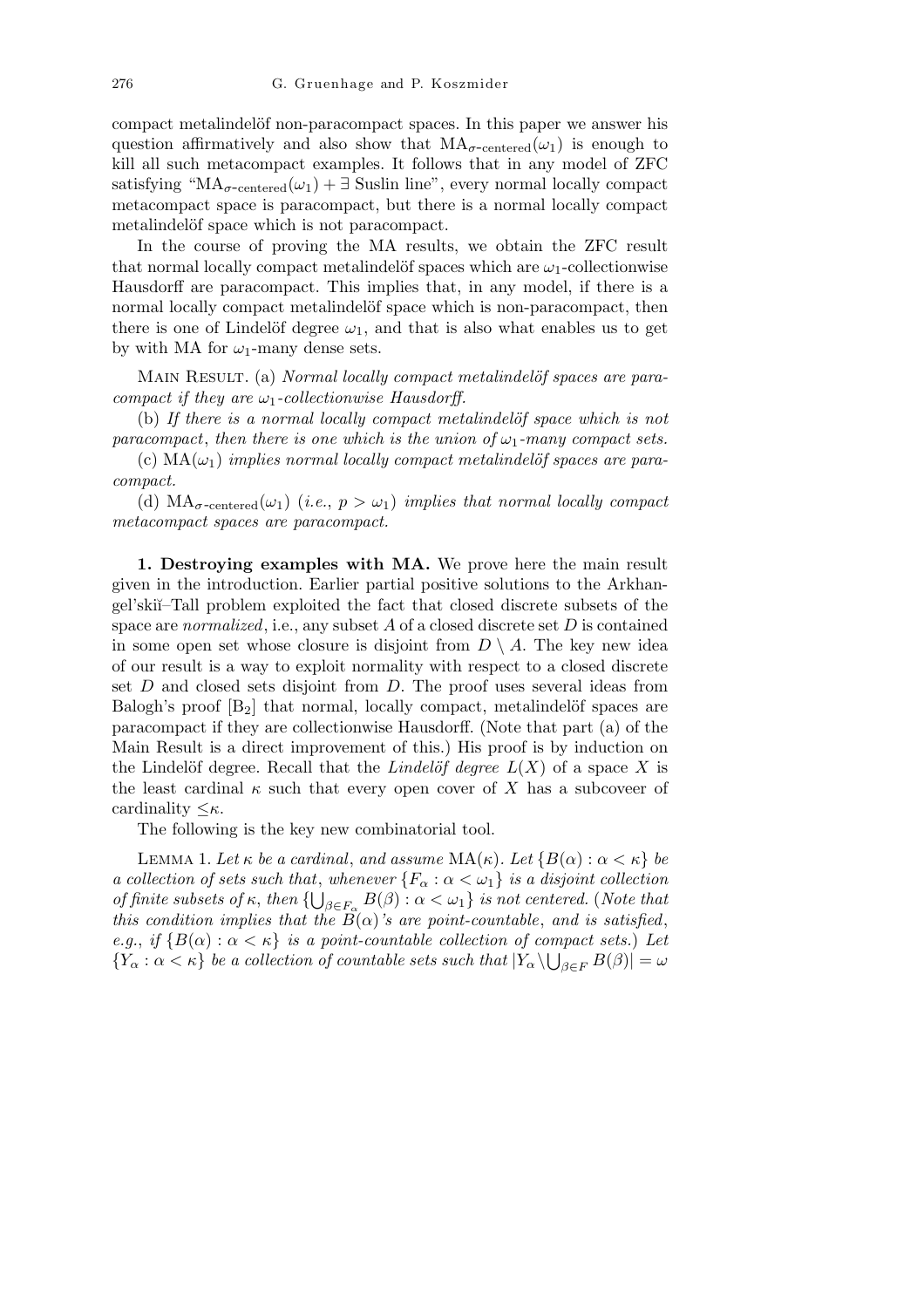*for every finite*  $F \subset \kappa \setminus {\alpha}$ *. Then*  $\kappa =$ S  $n < \omega$  *A*<sub>*n*</sub>, *where*, *for each*  $n \in \omega$  *and*  $\alpha \in A_n$ ,  $\overline{1}$  $\overline{1}$ 

$$
\left| Y_{\alpha} \setminus \bigcup_{\beta \in A_n \setminus \{\alpha\}} B(\beta) \right| = \omega.
$$

P r o o f. We first define a partial order P which will produce one subset of *κ* of the required kind.

Let *P* be all sequences  $p = \langle f_{\alpha}^p \rangle_{\alpha \in F^p}$  satisfying:

- (i)  $F^p \in [\kappa]^{<\omega}$ .
- (ii)  $f_{\alpha}^p$  is a one-to-one function from some  $n_{\alpha}^p \in \omega$  to  $Y_{\alpha}$ .
- $\text{(iii) } \text{ran}(f^p_\alpha) \cap \bigcup_{\beta \in F^p \setminus \{\alpha\}} B(\beta) = \emptyset.$

Define  $q \leq p$  iff  $F^p \subset F^q$  and  $f^p_\alpha \subset f^q_\alpha$  for each  $\alpha \in F^p$ .

First let us suppose that *P* is CCC, and show that the desired kind of set is produced. The sets

$$
D_{p,n} = \{ q \in P : q \perp p, \text{ or } q \le p \text{ and } n_{\alpha}^q \ge n \text{ for each } \alpha \in F^p \}
$$

are easily seen to be dense in *P* for each  $p \in P$  and  $n \in \omega$ . Since  $|P| = \kappa$ , by  $MA(\kappa)$  there is a filter *G* meeting them. Let  $A = \bigcup_{p \in G} F^p$ , and for each  $\alpha \in A$ , let  $f_{\alpha} = \bigcup_{p \in G} f_{\alpha}^p$ . Then for each  $\alpha \in A$ , ran $(f_{\alpha})$  is an infinite subset  $\alpha \in A$ , let  $J_{\alpha} = \bigcup_{p \in G} J_{\alpha}^{P}$ . Then for each  $\alpha$ <br>of  $Y_{\alpha}$  missing  $\bigcup_{\beta \in A \setminus {\{\alpha\}}} B(\beta)$  as required.

We now prove that *P* is CCC. Suppose  $\{p_{\alpha} : \alpha < \omega_1\}$  is an antichain. Without loss of generality, the  $F^{p_{\alpha}}$ 's form a  $\Delta$ -system with root  $\Delta$ , and for some  $k \in \omega$ ,  $|F^{p_\alpha} \setminus \Delta| = k$  for every  $\alpha < \omega_1$ .

Since for each  $\gamma \in \Delta$  there are only countably many possible range values for any  $f_{\gamma}^p$ , we may also assume that  $f_{\gamma}^{p_{\alpha}} = f_{\gamma}^{p_{\beta}}$  for each  $\gamma \in \Delta$  and  $\alpha, \beta \in \omega_1$ .

Let  $\alpha_0, \alpha_1, \ldots, \alpha_{k-1}$  list  $F^{p_\alpha} \setminus \Delta$  in increasing order. We may assume that there is a sequence  $n_0, n_1, \ldots, n_{k-1}$  of natural numbers such that  $dom(f_{\alpha_i}^{p_{\alpha}}) = n_i$  for each  $\alpha < \omega_1$  and  $i < k$ . For  $\alpha < \omega_1$ ,  $i < k$ , and  $j < n_i$ , let  $y(\alpha, i, j) = f_{\alpha_i}^{p_\alpha}(j)$ . Since  $\{B(\alpha) : \alpha < \omega_1\}$  is point-countable, we may, by passing to an uncountable subset if necessary, assume that  $y(\beta, i, j) \notin \bigcup_{i \leq k} B(\alpha_i)$  if  $\beta < \alpha$ . So if  $\beta < \alpha$ , since  $p_\alpha$  and  $p_\beta$  are incom $y(\beta, i, j) \notin \bigcup_{i \leq k} B(\alpha_i)$  if  $\beta \leq \alpha$ , so if  $\beta \leq \alpha$ , since  $p_\alpha$  and  $p_\beta$  are incompatible, it must be the case that  $\bigcup_{i \leq k} B(\beta_i)$  contains  $y(\alpha, i(\alpha, \beta), j(\alpha, \beta))$ for some  $i(\alpha, \beta) < k$  and  $j(\alpha, \beta) < n_{i(\alpha, \beta)}$ . Let  $\mathcal E$  be a uniform ultrafilter on  $\omega_1$ . For each  $\beta < \omega_1$ , there are some  $i(\beta), j(\beta) \in \omega$  such that the set  $E_{\beta} = {\alpha > \beta : i(\alpha, \beta) = i(\beta), j(\alpha, \beta) = j(\beta)}$  is in *E*. Finally, fix  $i, j \in \omega$ such that the set  $A(i, j) = \{\beta < \omega_1 : i(\beta) = i, j(\beta) = j\}$  is uncountable.

Let  $L_{\beta} = \bigcup_{i \leq k} B(\beta_i)$ , and consider the collection  $\mathcal{L} = \{L_{\beta} : \beta \in A(i, j)\}.$ We will show that  $\mathcal L$  is centered, which will be a contradiction and complete the proof. So suppose *H* is a finite subset of  $A(i, j)$ . Choose  $\alpha \in \bigcap_{\beta \in H} E_{\beta}$ with  $\alpha > \gamma$  for every  $\gamma \in H$ . Then  $y(\alpha, i, j) \in L_\beta$  for every  $\beta \in H$ , and the proof that *P* is CCC is finished.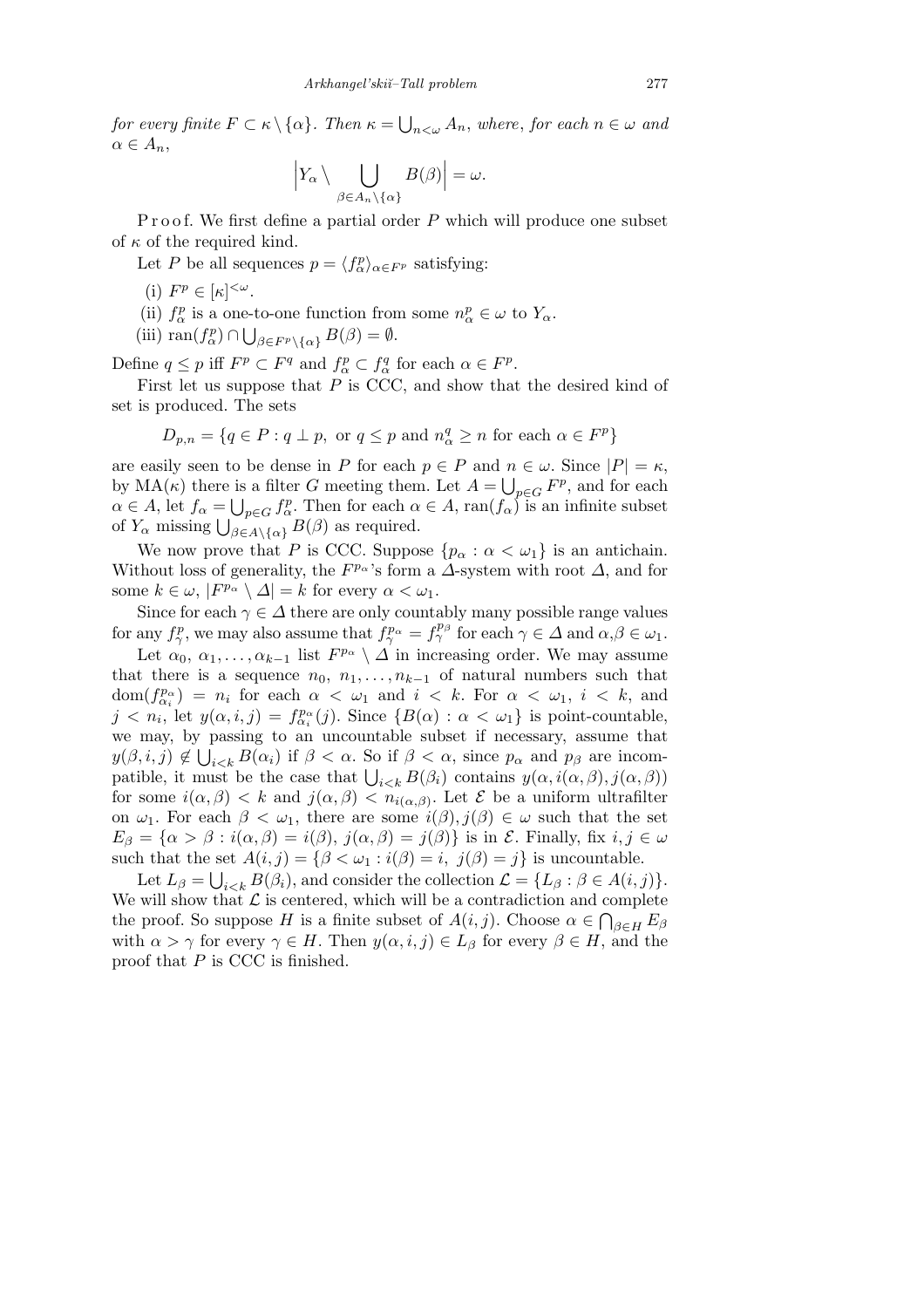Now let  $P^{\omega}$  be the finite-support countable power of *P*; i.e.,  $p \in P^{\omega}$  iff  $p = \langle p_0, p_1, p_2, \ldots \rangle$ , where  $p_n \in P$  for each  $n \in \omega$  and  $p_n = \emptyset$  for all but finitely many  $n \in \omega$ . We may of course assume  $\kappa > \omega$ , so  $MA(\omega_1)$  holds and this implies  $P^{\omega}$  is CCC (see, e.g., [K]). For each  $\alpha \in \kappa$ , let  $D_{\alpha} = \{p \in P^{\omega} :$  $∃n ∈ ω (α ∈ F<sup>p<sub>n</sub></sup>)$ }. Also, for each  $p ∈ P$  and  $n, m ∈ ω$ , let

 $D_{p,n,m} = \{q \in P : q_n \perp p_n, \text{ or } q_n \leq p_n \text{ and } n_{\alpha}^{q_n} \geq m \text{ for each } \alpha \in F_n^p\}.$ 

Let *G* be a filter meeting these dense sets, and let  $A_n =$ S  ${F^{p_n} : p \in G}.$ Then the  $A_n$ 's are as required.

In the metacompact case (i.e., to prove part (d) of the Main Result), we can use a slightly different version of Lemma 1:

LEMMA 2. *Assume*  $MA_{\sigma\text{-centered}}(\omega_1)$  (*i.e.*,  $p > \omega_1$ *). Let*  $\{B(\alpha) : \alpha < \omega_1\}$ *be a collection of sets, and*  ${Y_\alpha : \alpha < \omega_1}$  *a collection of countable sets such that*

$$
y \in Y_{\alpha} \Rightarrow \{\beta : y \in B(\beta)\} \in [\alpha]^{<\omega}.
$$

*Then*  $\omega_1$  = S  $n < \omega$  *A*<sup>n</sup> *such that, for each*  $n \in \omega$  *and*  $\alpha \in A_n$ ,

$$
\left| Y_{\alpha} \setminus \bigcup_{\beta \in A_n \setminus \{\alpha\}} B(\beta) \right| = \omega.
$$

The same partial order as in the proof of Lemma 1 is used for Lemma 2. Essentially we just need to show that in this case the partial order is *σ*centered. The next two lemmas will be useful for this. If *F* and *G* are sets, then  $F \Delta G$  denotes the symmetric difference  $(F \setminus G) \cup (G \setminus F)$ , and if they are sets of ordinals then  $F < G$  denotes  $\forall \alpha \in F$   $\forall \beta \in G$  ( $\alpha < \beta$ ).

LEMMA 3. *There is a partial function*  $\psi : [\omega_1]^{<\omega} \to \omega$  *satisfying*:

(a) dom( $\psi$ ) *is cofinal in*  $[\omega_1]^{<\omega}$ , *i.e.*, *for each*  $A \in [\omega_1]^{<\omega}$ , *there is*  $F \in$ dom $(\psi)$  *with*  $A \subset F$ .

(b) If  $F, G \in \psi^{-1}(n)$ , then  $F \cap G < F \triangle G$ .

P r o o f. We inductively define  $\psi$ <sup>[</sup>[ $\alpha$ ]<sup>< $\omega$ </sup> for  $\alpha \leq \omega_1$ . Let  $[\omega]^{<\omega} \cap \text{dom}(\psi) =$ *ω*, and let  $ψ(n) = n$ . Now suppose  $α > ω$  and  $ψ$  $[β] < ω$  has been defined for all  $\beta < \alpha$  satisfying the following conditions:

(i) For every  $A \in [\beta]^{<\omega}$  there exists  $F \in [\beta]^{<\omega} \cap \text{dom}(\psi)$  with  $A \subset F$ .

(ii)  $F, G \in \psi^{-1}(n) \cap [\beta]^{<\omega} \Rightarrow F \cap G < F \triangle G$ .

(iii) There is  ${F_n(\beta)}_{n \in \omega} \subset \text{dom}(\psi)$  which is cofinal in  $[\beta]^{<\omega}, \psi(F_n(\beta)) \neq$  $\psi(F_m(\beta))$  if  $n \neq m$ , and  $F_0(\beta) \subset F_1(\beta) \subset F_2(\beta) \subset \ldots$ 

If  $\alpha = \beta + 1$ , extend  $\psi\left[\beta\right]^{\leq\omega}$  by defining  $\psi\left(\{\beta\}\cup F_n\right) = \psi(F_n)$ , where the  $F_n$ 's are as in (iii). It is easy to check that (i)–(iii) are now satisfied with  $\beta = \alpha$ .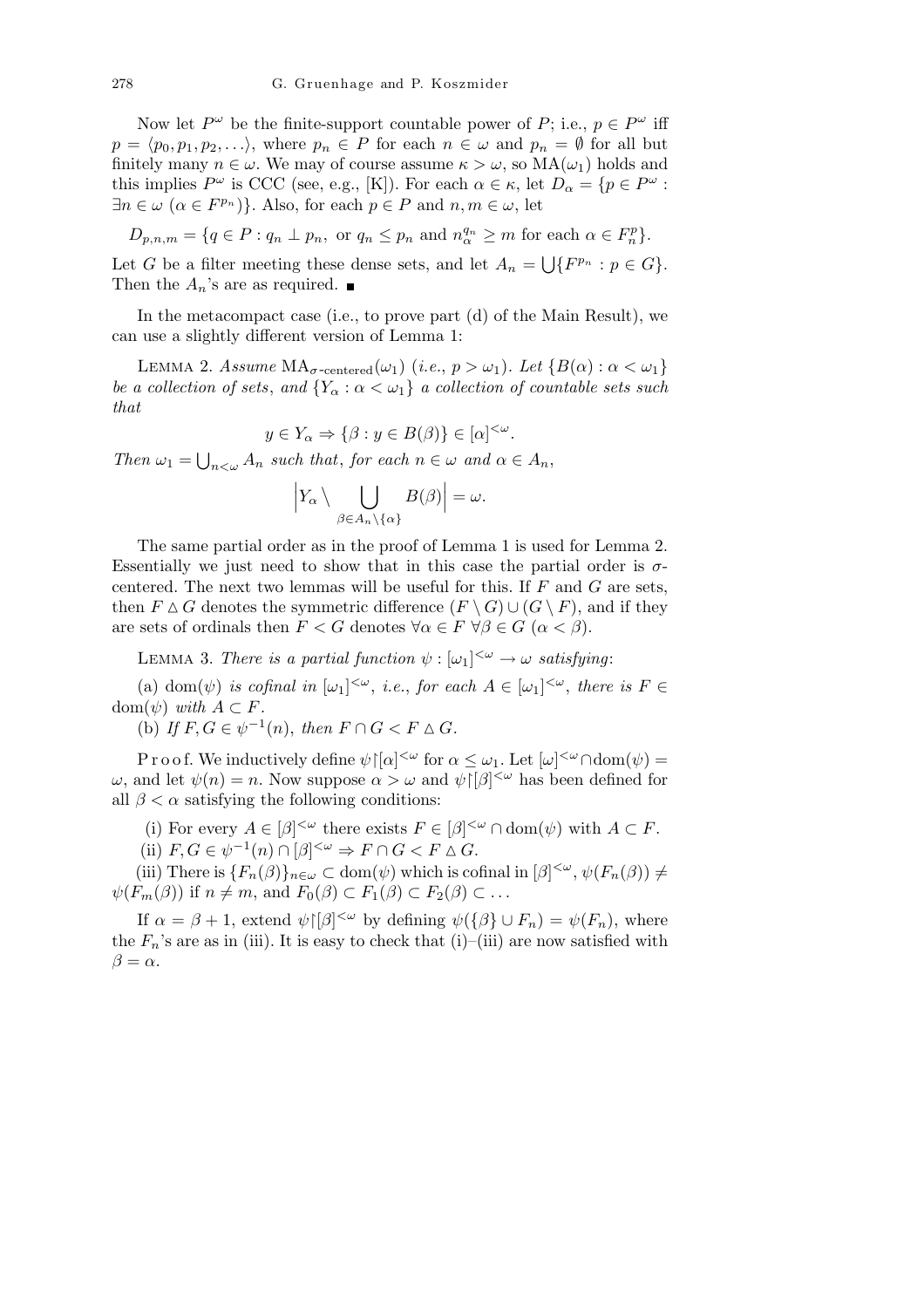If  $\alpha$  is a limit ordinal, then  $\psi$ <sup>[</sup> $\alpha$ ]<sup>< $\omega$ </sup> has been defined by virtue of having been defined for each  $\beta < \alpha$ . Furthermore, it is clear that (i) and (ii) hold.

We need to show (iii) if  $\alpha < \omega_1$ . Let  $\alpha_0, \alpha_1, \ldots$  be an enumeration of  $\alpha$ . Let  $\beta_0, \beta_1, \ldots$  be an increasing sequence of ordinals with supremum  $\alpha$ , and for each  $n < \omega$  let  ${F_{n,m} : m < \omega}$  witness (iii) for  $\beta = \beta_n$ . We inductively define  $m(n)$  for  $n = 0, 1, \ldots$  such that  $\{F_{n,m(n)} : n < \omega\}$  satisfies (iii) with  $\beta = \alpha$ . Given  $F_{n,m(n)}$ , it suffices to choose  $m(n+1)$  such that:

(a)  $F_{n+1,m(n+1)} \supset F_{n,m(n)} \cup \{\alpha_k\}$ , where *k* is least such that  $\alpha_k \in$  $\beta_{n+1} - F_{n,m(n)}$ 

 $\psi(F_{n+1,m(n+1)}) \neq \psi(F_{i,m(i)})$  for all  $i \leq n$ .

It is clear that (iii) for  $\beta_{n+1}$  implies that this can be done.

LEMMA 4. *Suppose that*  $e : [\omega_1]^2 \to \omega$  *is such that for every*  $\alpha \in \omega_1$  *the function*  $e(\cdot, \alpha) : \alpha \to \omega$  *is finite-to-one.* (*For*  $\beta \neq \alpha$  *we write*  $e(\{\beta, \alpha\}) =$  $e(\beta, \alpha) = e(\alpha, \beta)$ .) Then for every  $m, k \in \omega$  there is a partition  $\{A_n^{m,k}$ :  $n < \omega$ *} of*  $[\omega_1]^m$  *such that:* 

- (a)  $\bigcup_{n < \omega} A_n^{m,k} = [\omega_1]^m$ .
- (b) *For every*  $n < \omega$ , *if*  $a, b \in A_n^{m,k}$ , then  $a \cap b < a \Delta b$  and

$$
\forall \alpha \in a - b \,\,\forall \beta \in b - a \,\, (e(\beta, \alpha) > k).
$$

Proof. Fix  $m, k \in \omega$ . For every  $a \in [\omega_1]^m$  define  $E_i(a)$  as follows:  $E_0(a) = a$  and

$$
E_{i+1}(a) = \{ \beta : \exists \alpha \in E_i(a) \ (\beta < \alpha \ \text{and} \ e(\beta, \alpha) \le k) \},
$$

and put  $E(a) = \bigcup_{i < \omega} E_i(a)$ . Note that since  $\max(E_{i+1}) < \max(E_i)$ , only finitely many  $E_i(a)$ 's are non-empty. Hence  $E(a)$  is finite because  $e(\cdot, a)$  is finite-to-one.

Let  $\psi$  be a partial function from  $[\omega_1]^{<\omega}$  to  $\omega$  satisfying the conditions of Lemma 3. For each  $a \in [\omega_1]^m$ , choose  $F(a) \in \text{dom}(\psi)$  with  $E(a) \subseteq F(a)$ . Then there is a partition  ${A_n^{m,k} : n < \omega}$  of  $[\omega_1]^m$  such that  $a, b \in A_n^{m,k}$ implies:

 $(i)$   $\psi(F(a)) = \psi(F(b))$  and  $|F(a)| = |F(b)|$ .

(ii) The unique order preserving function  $h : F(a) \to F(b)$  has the property that  $h''(a) = b$ .

Suppose  $a, b \in A_n^{m,k}$ . We need to verify that 4(b) holds. Since  $\psi(F(a)) =$  $\psi(F(b))$ , we have  $F(a) \cap F(b) < F(a) \triangle F(b)$ . From this and (ii) it easily follows that  $a - b \subset F(a) - F(b)$ ,  $b - a \subset F(b) - F(a)$ , and  $a \cap b < a \triangle b$ . Now suppose  $\alpha \in a - b$  and  $\beta \in b - a$ , and say  $\beta < \alpha$ . If  $e(\beta, \alpha) \leq k$ , then  $\beta \in E(a) \subset F(a)$ , but this contradicts  $\beta \in F(b) - F(a)$ .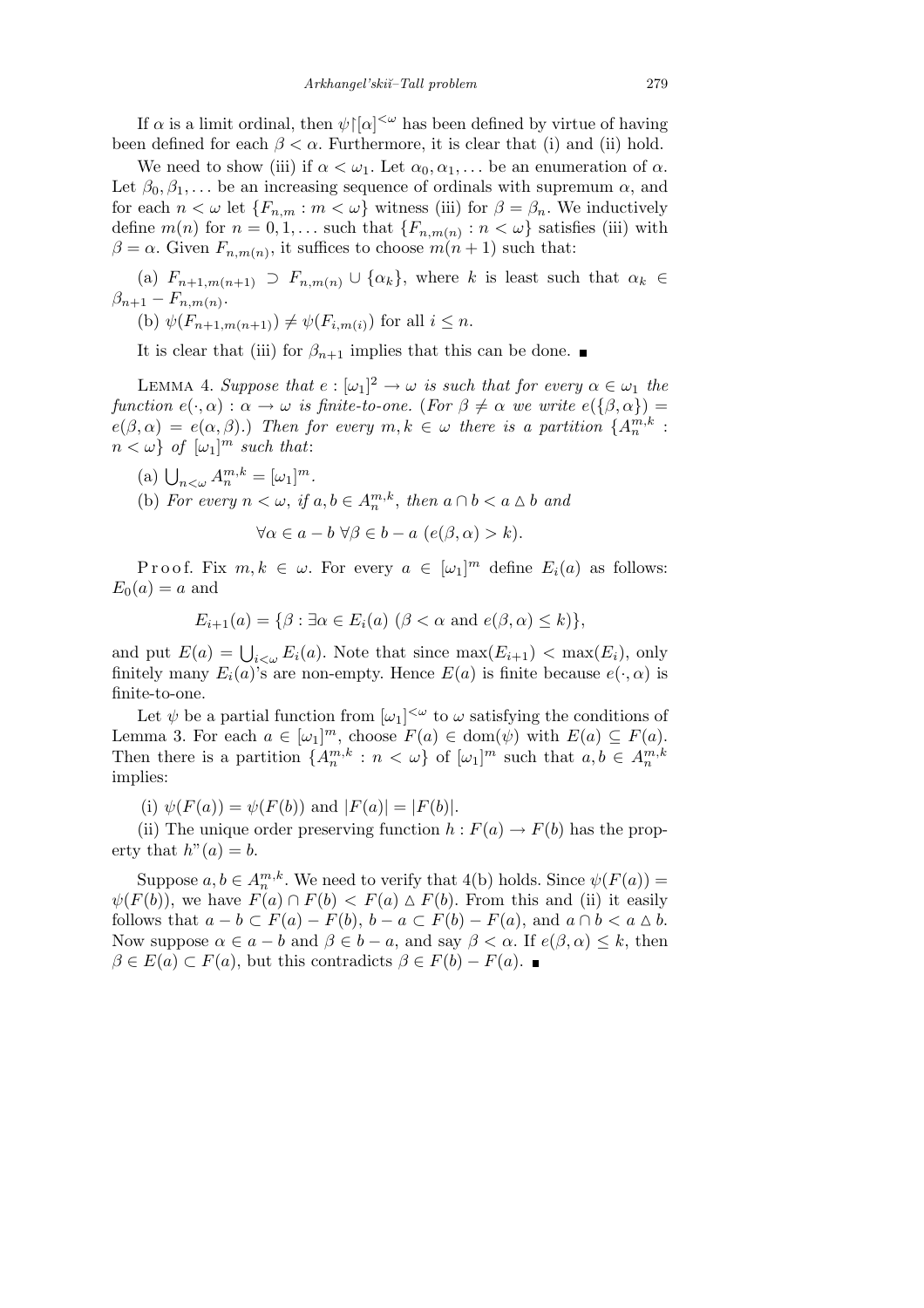Proof of Lemma 2. Let  ${B(\alpha) : \alpha < \omega_1}$  be a collection of sets and  ${Y_\alpha : \alpha < \omega_1}$  a collection of countable sets such that

$$
y \in Y_{\alpha} \implies \{ \beta : y \in B(\beta) \} \in [\alpha]^{<\omega}.
$$

Let *P* be the same poset as in the proof of Lemma 1 (but applied to the above sets, of course). It suffices to prove  $P$  is  $\sigma$ -centered, for then the finite support countable power would be too.

Let  $Y_\alpha = \{y_{\alpha,n} : n < \omega\}$ . If  $\beta < \alpha$  and  $B_\beta \cap Y_\alpha \neq \emptyset$ , define  $e(\beta, \alpha)$  to be the minimal *n* such that  $y_{\alpha,n} \in B_\beta$ . Since each  $y \in Y_\alpha$  is in at most finitely many  $B_\beta$ 's, it follows that  $e(\cdot, \alpha)$  is finite-to-one. Then *e* can be extended so that  $e(\cdot, \alpha)$  has domain  $\alpha$  and still is finite-to-one. This completes the definition of  $e : [\omega_1]^2 \to \omega$  (i.e.,  $e(\{\beta, \alpha\}) = e(\beta, \alpha)$  if  $\beta < \alpha$ ).

Let  ${A}^{m,k}_n : n < \omega$  satisfy the conditions of Lemma 4. If  $p \in P$ , put  $p \in P_n^{m,k}$  if:

- $|F^p| = m$ .
- (ii) For each  $\alpha \in F^p$ ,  $\text{ran}(f^p_\alpha) \subset \{y_{\alpha,i} : i < k\}.$
- (iii)  $F^p \in A_n^{m,k}$ .

To prove that  $P_n^{m,k}$  is centered, it suffices to show that whenever  $p, q \in$  $P_n^{m,k}, \alpha \in F^p, \beta \in F^q$ , and  $\beta \neq \alpha$ , then  $\text{ran}(f_{\alpha}^p) \cap B(\beta) = \emptyset$ . If both  $\alpha$  and  $β$  are in  $F<sup>p</sup>$ , or both in  $F<sup>q</sup>$ , this follows from the definition of *P*. So we may assume  $\alpha \in F^p - F^q$  and  $\beta \in F^q - F^p$ . Now suppose  $\text{ran}(f^p_\alpha) \cap B(\beta) \neq \emptyset$ . By the hypothesis of Lemma 2, we have  $\beta < \alpha$ . Suppose  $y_{\alpha,j} \in \text{ran}(f_{\alpha}^p) \cap B(\beta)$ . By condition (ii) in the definition of  $P_n^{m,k}$ ,  $j < k$ . By definition of  $e, e(\beta, \alpha)$ *≤ j*. But by Lemma 4(b), *e*(*β, α*) *> k*. This contradiction completes the proof. ■

LEMMA 5. Let  ${B(\alpha) : \alpha \in \kappa}$  be a point-countable collection of sets, *and let*  ${Y_\alpha : \alpha \in \kappa}$  *be a collection of countable sets. Then*  $\kappa = \bigcup_{\gamma < \omega_1} A_\gamma$ *such that*  $\beta \neq \alpha \in A_\gamma$  *implies*  $B(\beta) \cap Y_\alpha = \emptyset$ *.* 

P r o o f.

CLAIM 1. *Without loss of generality*,  $\beta < \alpha \Rightarrow Y_{\beta} \cap B(\alpha) = \emptyset$ .

Note that, by point-countability and an easy closing up argument, each *γ*  $\in$  *κ* is in a countable set *M* such that  $\beta \in M$  and  $Y_{\beta} \cap B(\alpha) \neq \emptyset$  implies  $\alpha \in M$ . Thus  $\kappa$  can be written as the union of countable sets  $M_{\gamma}$ ,  $\gamma < \kappa$ , having the above property. Let  $M_{\gamma} \setminus \bigcup_{\beta < \gamma} M_{\beta} = \{x(\gamma, n) : n \in \omega\}$ . Let  $E_n = \{x(\gamma, n) : \gamma < \kappa\}$ . Note that  $\beta < \alpha \Rightarrow Y_{x(\beta, n)} \cap B(x(\alpha, n)) = \emptyset$ . Thus each  $E_n$  satisfies the condition of Claim 1. If the lemma holds for each  $E_n$ , it holds for  $\kappa$ , and so Claim 1 follows.

For each  $\alpha < \kappa$ , let  $F(\alpha) = {\beta \neq \alpha : B(\beta) \cap Y_{\alpha} \neq \emptyset} = {\beta < \alpha : \beta \neq \alpha}$  $B(\beta) \cap Y_{\alpha} \neq \emptyset$ . The following claim completes the proof of the lemma.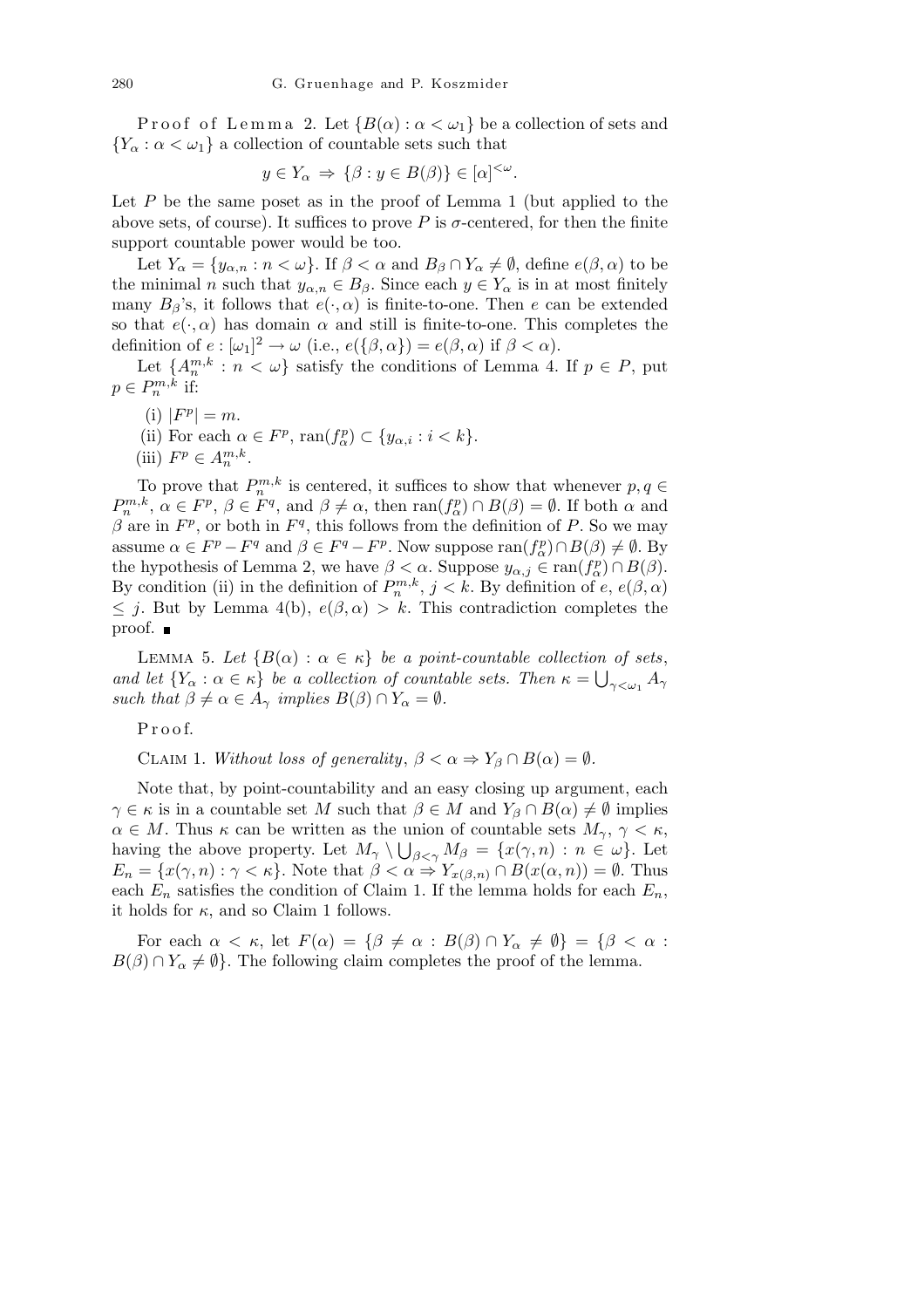CLAIM 2. *There exists*  $\theta : \kappa \to \omega_1$  *such that*  $\theta(\beta) = \theta(\alpha) \Rightarrow \beta \notin F(\alpha)$  $(\text{and hence } B(\beta) \cap Y_{\alpha} = \emptyset).$ 

To see this, simply define  $\theta$  inductively by letting  $\theta(\alpha) = \sup{\{\theta(\beta) + 1\}}$ :  $β ∈ F(α)$ }.  $\blacksquare$ 

If *Y* and *H* are subsets of a space *X*, let us say *Y converges to H*, and write  $Y \to H$ , if every neighborhood of *H* contains all but finitely many elements of *Y* .

LEMMA 6. Let U be a point-countable cover of a space X by open  $\sigma$ *compact sets with compact closures. Let*  $O \in U$ , and suppose that  $H = O \setminus \bigcup \{U \setminus \{O\}\}\neq \emptyset$ . Let  $Z \subset X$  such that  $\overline{Z} \cap H \neq \emptyset$ . Then there is a *countable subset Y of Z such that*  $Y \rightarrow H$ *.* 

Proof. For each  $U \in \mathcal{U}$ , let  $U =$  $\bigcup_{n \in \omega} U(n) = \bigcup_{n \in \omega} U(n)$ <sup>°</sup>, where each  $U(n)$  is compact. For every  $y \in X \setminus \overline{H}$ , let  $\{U_n^y : n \leq \omega\}$  enumerate  ${U \in U \setminus \{O\} : y \in U}$ . Inductively choose points  $y_n, n < \omega$ , such that  $\ddot{\phantom{1}}$ 

 $y_n \in Z \cap \overline{O} \setminus$  $\{U_j^{y_i}(k) : i, j, k < n\}.$ 

It is easy to check that  $Y = \{y_n : n < \omega\}$  has no limit point outside of *H*. Since  $Y \subset \overline{O}$  and  $\overline{O}$  is compact, it follows that  $Y \to H$ .

LEMMA 7. *Every open cover of a metalindelöf locally compact space has a point-countable open refinement by σ-compact open sets.*

P roof. Note that a locally compact Hausdorff space has a base of *σ*-compact open sets (use complete regularity). So this is a corollary of [GM; Cor. 4.1], which states that every base for a locally Lindelöf, metalindelöf space contains a point-countable subcover.  $\blacksquare$ 

Lemma 8. *The following are equivalent*:

(a) *There is a normal locally compact metalindelof space that is not κ-CWH.*

(b) *There is a normal locally compact metalindelof space of Lindelof*  $degree \leq \kappa$  *which is not paracompact.* 

P r o o f. (a) ⇒ (b). Suppose *D* is a closed discrete unseparated subset of cardinality  $\kappa$  in a normal locally compact metalindelöf space X. For each  $d \in D$ , let  $U_d$  be an open  $\sigma$ -compact subset of *X* containing *d*. By normality,  $a \in D$ , let  $U_d$  be an open *o*-compact subset of  $\Lambda$  containing  $a$ . By normality, there is a closed neighborhood  $N$  of  $D$  contained in  $\bigcup_{d \in D} U_d$ . Then  $L(N) \leq$ *κ* and *D* cannot be separated in *N*.

(b)*⇒*(a). Suppose *X* satisfies the hypotheses of (b). By Balogh's theorem [B2], there is a closed discrete subset *D* of *X* which cannot be separated. Since  $L(X) \leq \kappa$ , X is the union of  $\leq \kappa$ -many compact sets, so  $|D| \leq \kappa$ . Hence *X* is not  $\kappa$ -CWH.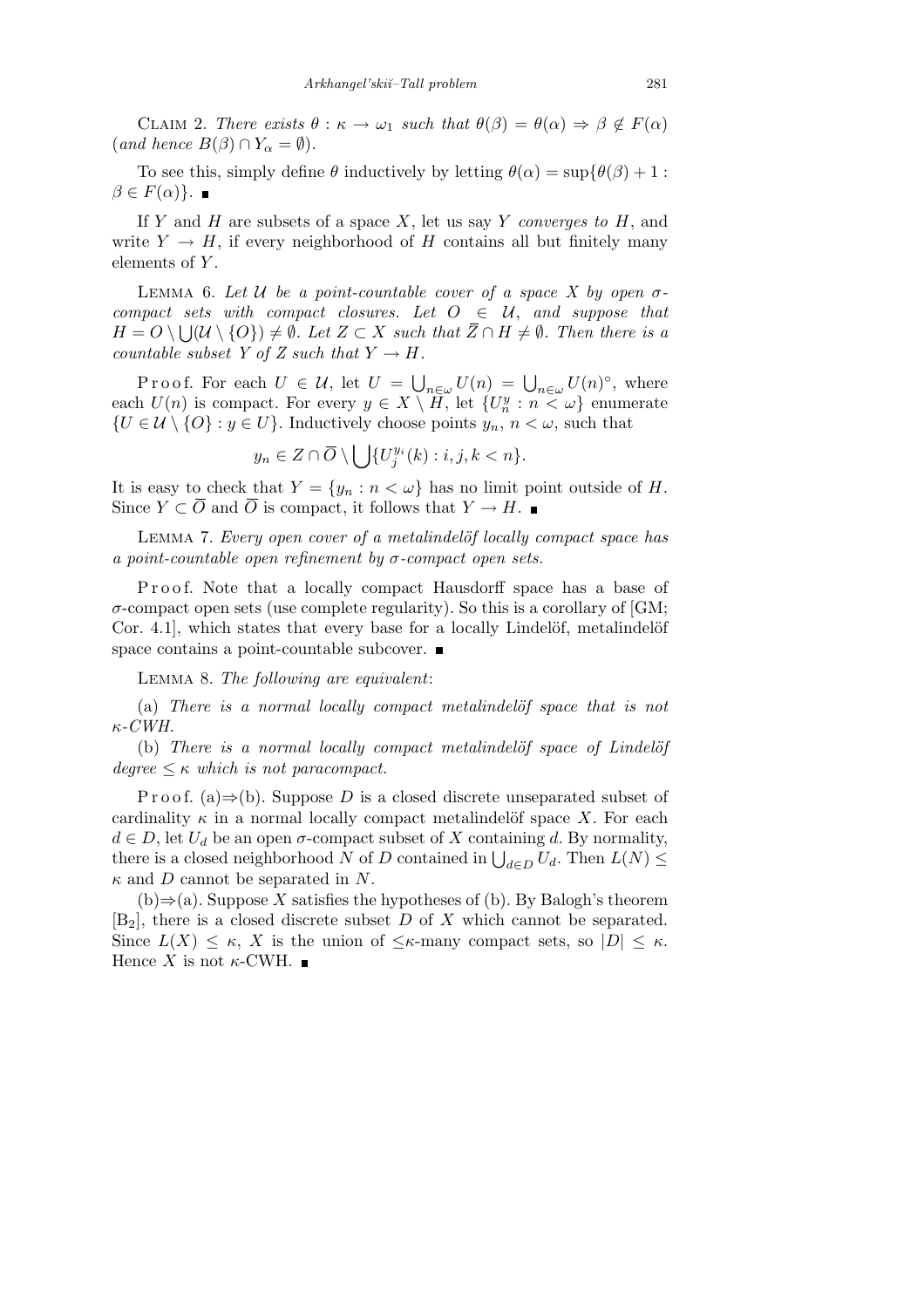LEMMA 9. Let  $\kappa$  be the least cardinal such that there is a normal locally *compact metalindelöf non-paracompact space X with*  $L(X) = \kappa$ *. Then*  $\kappa$  *is regular.*

P r o o f. Let  $\kappa$  and  $X$  satisfy the hypotheses. Note that by the minimality of  $\kappa$  and Lemma 8, *X* is  $\langle \kappa \text{-CWH} \rangle$ . Write  $X = \bigcup \{U_\alpha : \alpha < \kappa\}$ , where each *U*<sup>*α*</sup> is a *σ*-compact open set. For  $\alpha < \kappa$ , let  $V_{\alpha} = \bigcup \{ U_{\beta} : \beta < \alpha \}.$ 

First suppose some  $\overline{V}_{\alpha}$  is not paracompact. Since *X* is  $\langle \kappa$ -CWH, there is a closed discrete  $D \subset \overline{V}_{\alpha}$  with  $|D| = \kappa$ . Suppose  $|\alpha|^+ < \kappa$ . Then any subset of *D* of cardinality  $|\alpha|^+$  has a discrete open expansion. But this is impossible, since  $\overline{V}_{\alpha}$  has a dense subset which is the union of  $|\alpha|$ -many compact sets. So  $\kappa = \alpha^+$ , and the lemma is proved in this case.

Now suppose each  $\overline{V}_{\alpha}$  is paracompact. Then there is a  $\sigma$ -discrete cover  $W'_{\alpha}$  of  $\overline{V}_{\alpha}$  by relatively open sets with compact closures (e.g., take any *σ*-discrete open (in  $\overline{V}_{\alpha}$ ) refinement of any cover of  $\overline{V}_{\alpha}$  by open sets with compact closures). Let  $\mathcal{W}_{\alpha} = \{ W \cap V_{\alpha} : W \in \mathcal{W}'_{\alpha} \}$ . Then  $\mathcal{W}_{\alpha}$  is a  $\sigma$ -discrete  $(\text{in } X)$  cover of  $V_\alpha$  by open  $(\text{in } X)$  sets with compact closures. Let *A* be a cofinal subset of  $\kappa$  of cardinality cf( $\kappa$ ). Let  $\mathcal{W} = \bigcup_{\alpha \in A} \mathcal{W}_{\alpha}$ .

Then  $W$  is a cover of  $X$  by open sets with compact closures, and each member of *W* meets at most cf( $\kappa$ )-many others. Thus by a standard chaining argument,  $X$  is the union of disjoint clopen subspaces of Lindelöf degree  $\leq$  cf( $\kappa$ ). Since X is not paracompact, one of these subspaces cannot be paracompact. Then by the minimality of  $\kappa$ , cf( $\kappa$ ) =  $\kappa$ .

Proof of Main Result. Part (b) follows from (a), Lemma 8, and local compactness. We prove (a), (c), and (d) simultaneously by induction on the Lindelöf degree. So suppose  $\kappa$  is the least cardinality of a counterexample *X* with  $L(X) = \kappa$ . By Lemma 9,  $\kappa$  is regular, and by Lemma 8, *X* is  $\langle K\text{-}\text{CWH. By Lemma 7, } X \text{ has a point-countable cover } \mathcal{U} = \{U_\alpha : \alpha < \kappa\}$ by  $\sigma$ -compact open sets.

We first take care of part (a) when  $\kappa = \omega_1$ . In this case, X has no closed discrete subsets of cardinality greater than  $\omega_1$ , so X being  $\omega_1$ -CWH implies *X* is CWH, hence paracompact by Balogh's theorem. Thus we may assume from now on that  $\kappa > \omega_1$  when dealing with part (a).

Let 
$$
V_{\alpha} = \bigcup_{\gamma < \alpha} U_{\gamma}
$$
.

Case 1. For some  $\delta < \kappa$ ,  $\overline{V}_{\delta}$  is not paracompact.

If  $\overline{V}_{\delta}$  is not paracompact, it is not *κ*-CWH but is  $\lt$  *κ*-CWH (by choice of  $\kappa$ ). Thus there is a closed discrete set *D* of  $\overline{V}_{\delta}$  of cardinality  $\kappa$ . Since  $V_{\delta}$  is the union of less than  $\kappa$ -many compact sets, we may assume *D* is a subset of the boundary  $\partial V_{\delta}$  of  $V_{\delta}$ . By metalindelöf, there is a point-countable cover  $W$ of  $V_{\delta}$  by open  $\sigma$ -compact sets with compact closures such that each member of *W* contains at most one member of *D*, and each point of *D* is in only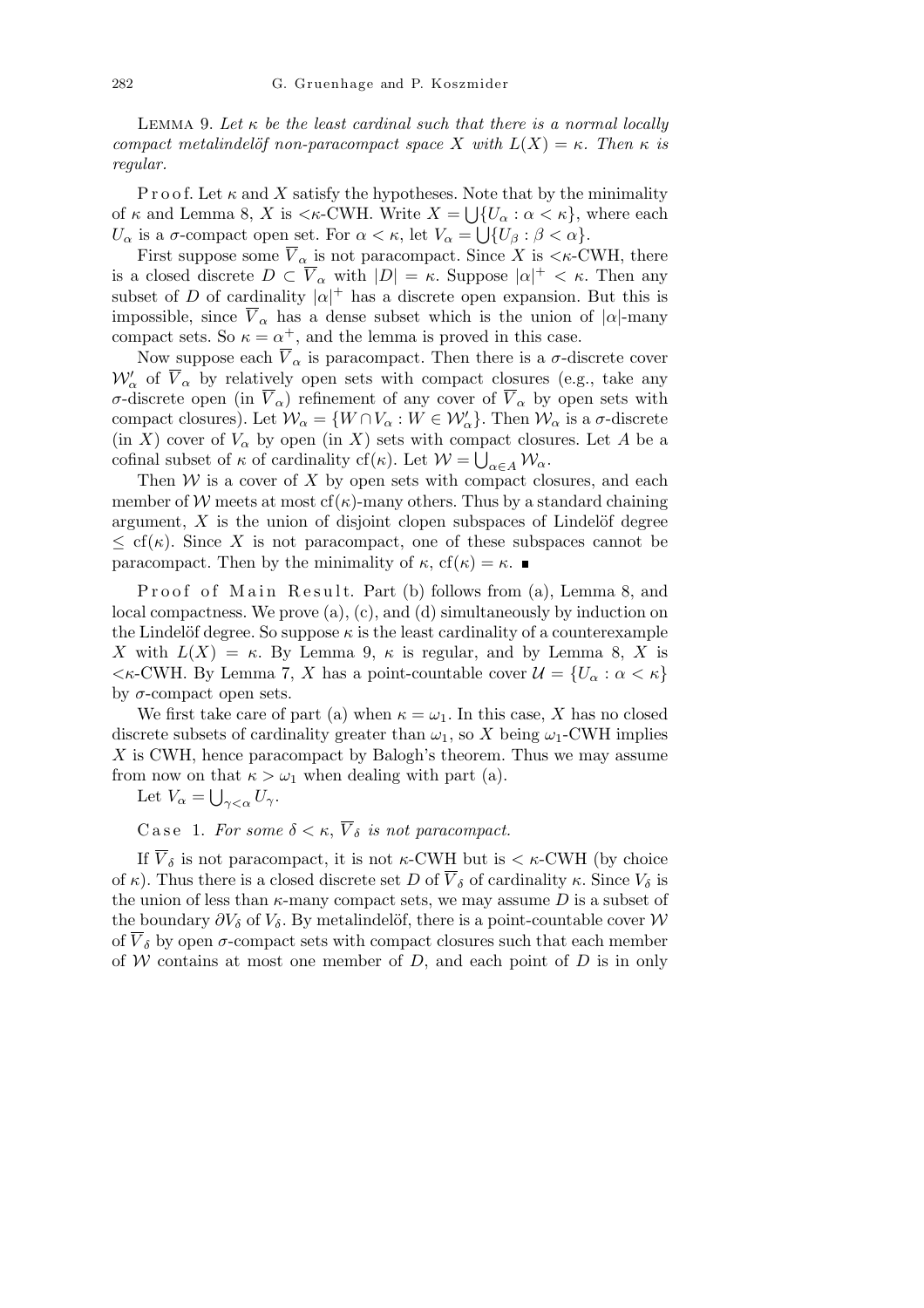one member of  $W$ . (To see this, apply Lemma 7 to any such open cover to get a point-countable cover  $W'$  by  $\sigma$ -compact open sets with compact closures, and for each  $d \in D$ , if more than one member of  $W'$  contains  $d$ , replace them with their union. Let  $W$  be the result of modifying  $W'$  in this way.)

Now let  $\mathcal{O} = \mathcal{W} \cup \{U_{\gamma} : \gamma < \delta\}$ , let  $D = \{x_{\alpha} : \alpha < \kappa\}$ , and let  $O_{\alpha}$  be the unique member of  $\mathcal{O}$  which contains  $x_{\alpha}$ . Let  $H_{\alpha} = O_{\alpha} \setminus \bigcup (\mathcal{O} \setminus \{O_{\alpha}\})$ . Note that  $x_{\alpha} \in H_{\alpha} \subset \partial V_{\delta}$ , and that  $H_{\alpha}$  is a closed (in *X*) subset of  $O_{\alpha}$ , so it is compact. By Lemma 6, there is a countable subset  $Y_\alpha$  of  $V_\delta$  such that  $Y_\alpha \to H_\alpha$ .

Let  $B(\alpha)$  be a compact neighborhood of  $H_{\alpha}$  with  $B(\alpha) \subset O_{\alpha}$ . Then  ${B(\alpha) : \alpha < \kappa}$  and  ${Y_\alpha : \alpha < \kappa}$  satisfy the hypotheses of both Lemma 1 and Lemma 5. If  $\kappa > \omega_1$ , apply Lemma 5 and the fact that  $\kappa$  is regular to obtain a subset A of  $\kappa$  of cardinality  $\kappa$  satisfying the conclusion of Lemma 5 (i.e.,  $\beta \neq \alpha \in A$  implies  $Y_{\alpha} \cap B(\beta) = \emptyset$ ). If  $\kappa = \omega_1$ , we know we are considering part (c) or (d). If (c), by  $MA(\omega_1)$  and Lemma 1, there is a subset *A* of *κ* of cardinality *κ* satisfying the conclusion of Lemma 1 (one of the  $A_n$ 's given by Lemma 1 must have cardinality  $\kappa$ ; take A to be such an *A<sub>n</sub>*). Suppose we are in case (d). Since  ${H_\alpha : \alpha < \omega_1}$  is a closed discrete collection of closed sets in a metacompact space, it has a point-finite open expansion, and so we may assume that  ${B(\alpha) : \alpha \in \omega_1}$  is point-finite. Each  $Y_\alpha$  meets at most countably many  $B(\beta)$ 's. So it is not difficult to see that  $\omega_1 = \bigcup_n W_n$ , where  $\alpha < \beta \in W_n$  implies  $B(\beta) \cap Y_\alpha = \emptyset$  (see, e.g., the proof of Claim 1 in the proof of Lemma 5). Choose  $n$  so that  $W_n$ is uncountable. By re-indexing via the unique order preserving map from *W<sub>n</sub>* onto  $\omega_1$ , the sets  $B(\alpha)$  and  $Y_\alpha$  for  $\alpha \in W_n$  satisfy the hypotheses of Lemma 2. So again, but now by  $MA_{\sigma\text{-centered}}(\omega_1)$ , there is a set *A* as in cases (a) and (b). (In any case, we only need an *A* which satisfies the conclusion of Lemmas 1 or 2, which is of course weaker than the conclusion of Lemma 5.) S S

Let  $H =$  $\alpha \in A$  *H*<sup>α</sup> and *K* = *X*<sup> $\setminus$ </sup>  $a \in A B(\alpha)^\circ$ . We aim for a contradiction by showing that *H* and *K* cannot be separated in *X*. To this end, suppose *G* is an open set containing *H*, and let  $G_{\alpha} = G \cap B(\alpha)^{\circ}$ . By the property of the set  $A, Y_\alpha \setminus \bigcup_{\beta \in A \setminus \{\alpha\}} B(\beta)$  is infinite. Since  $Y_\alpha \to H_\alpha$ , we can choose a point  $y_{\alpha} \in G_{\alpha} \cap [Y_{\alpha} \setminus \bigcup_{\beta \in A \setminus {\{\alpha\}}} B(\beta)].$  Since  $V_{\delta}$  is the union of less than *κ*-many compact sets and each  $y_\alpha \in V_\delta$ , some compact subset of  $V_\delta$  contains  $\kappa$ -many  $y_\alpha$ 's. Thus there is a point  $y \in V_\delta$  every neighborhood of which contains *κ*-many *y<sub>α</sub>*'s. But the *y<sub>α</sub>*'s are relatively discrete in  $X \setminus K = \bigcup_{\alpha \in A} B(\alpha)^{\circ}$ , so  $y \in K \cap \overline{G}$ . Thus *H* and *K* cannot be separated, a contradiction which completes the proof of Case 1.

C a se 2. *Each*  $\overline{V}_{\alpha}$ ,  $\alpha < \kappa$ , *is paracompact.*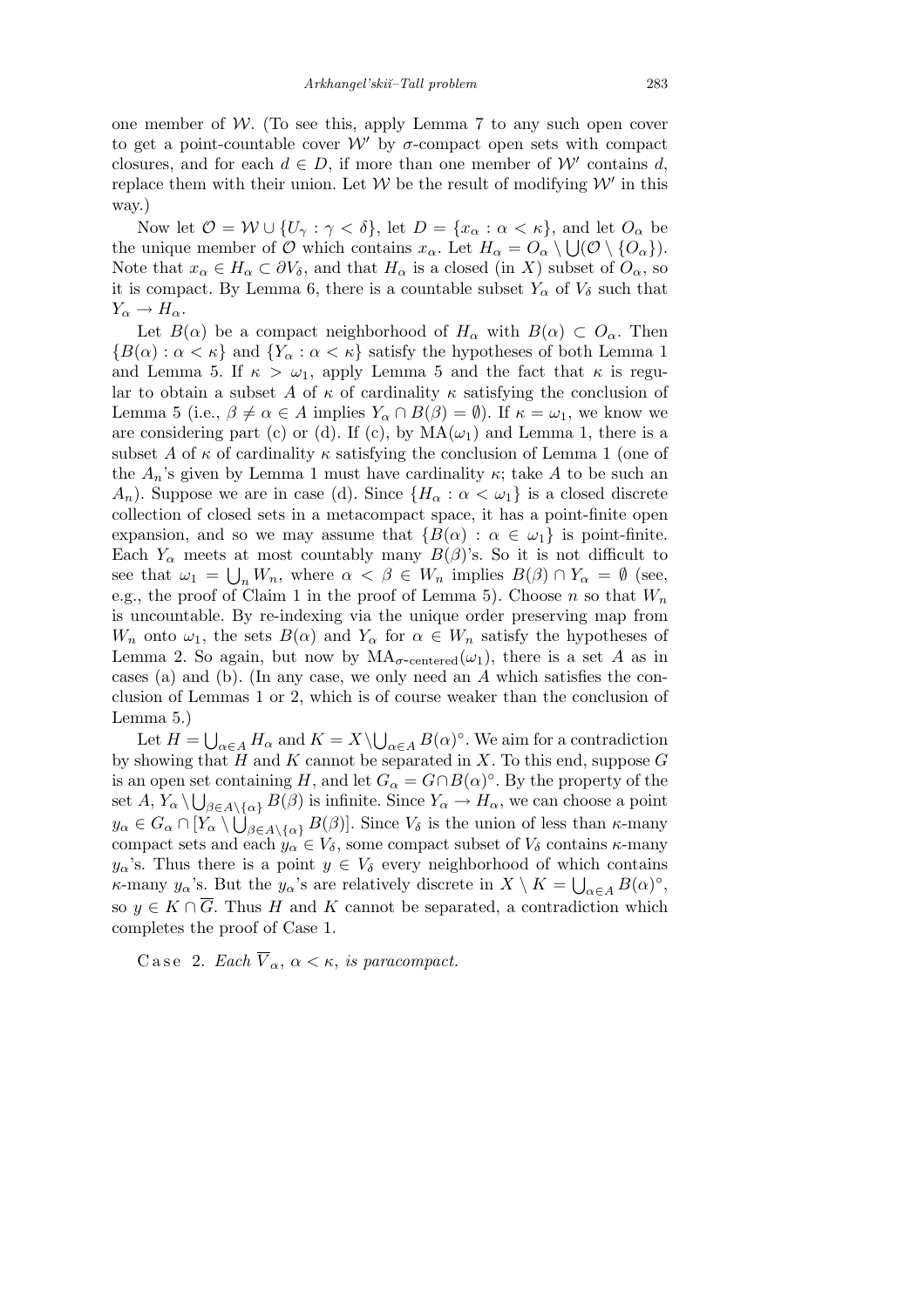Let  $S = \{ \alpha < \kappa : \overline{V}_{\alpha} \neq V_{\alpha} \}$ . We first show that *S* is stationary. Suppose  $C \subset \kappa$  is a club missing *S*. Given  $\alpha \in C$ , let  $\alpha'$  be the least element of *C* greater than *α*. We may assume  $0 \in C$ . Then  ${V_{\alpha'} \setminus V_{\alpha} : \alpha \in C}$  is a partition of *X* into clopen paracompact pieces, whence *X* is paracompact, a contradiction.

Since  $V_\alpha$  is a dense subset of  $\overline{V}_\alpha$  and is the union of  $\langle \kappa$ -many compact sets, any *σ*-discrete cover of  $\overline{V}_{\alpha}$  by open sets with compact closures has cardinality less than  $\kappa$ . Since  $\overline{V}_{\alpha}$  is paracompact, it follows that  $L(\overline{V}_{\alpha}) < \kappa$ . Thus there is  $\gamma(\alpha) < \kappa$  such that  $\overline{V}_{\alpha} \subset V_{\gamma(\alpha)}$ . Let  $C \subset \kappa$  be a club such that  $\delta \in C$  and  $\alpha < \delta$  implies  $\gamma(\alpha) < \delta$ . Let  $S' = S \cap C$ . Then S' is stationary and  $\{\partial V_{\alpha} : \alpha \in S'\}$  is a closed discrete collection in *X* (since each  $U_{\beta}$  meets at most one member of the collection).

For each  $\alpha \in S'$ , choose  $\mu(\alpha) \in \kappa$  such that  $U_{\mu(\alpha)} \cap \partial V_{\alpha} \neq \emptyset$ . Note that  $\mu(\alpha) \neq \mu(\alpha')$  for distinct  $\alpha, \alpha' \in S'$ . Let  $O_\alpha$  denote  $U_{\mu(\alpha)}$ . By complete regularity, we can find a compact  $G_{\delta}$ -set  $K_{\alpha} \subset O_{\alpha}$  with  $K_{\alpha} \cap \partial V_{\alpha} \neq \emptyset$ . Let  $\mathcal{U}(\alpha)$  be the modification of the open cover  $\mathcal{U}$  obtained by removing  $K_{\alpha}$ from each member of  $\{U_{\gamma} : \gamma \geq \alpha, \gamma \neq \mu(\alpha)\}\)$ . This modification is still a cover of *X* by open *σ*-compact sets. Let  $H'_{\alpha} = O_{\alpha} \setminus \bigcup (\mathcal{U}(\alpha) \setminus \{O_{\alpha}\})$  and let  $H_{\alpha} = H'_{\alpha} \cap \partial V_{\alpha}$ . Note that  $K_{\alpha} \cap \partial V_{\alpha} \subset H_{\alpha}$ ; so  $\emptyset \neq H_{\alpha} \subset \partial V_{\alpha} \cap O_{\alpha}$ and  $H'_{\alpha} \cap V_{\alpha} = \emptyset$ . By Lemma 6, there is a countable subset  $Y_{\alpha}$  of  $V_{\alpha}$  such that  $Y_\alpha \to H'_\alpha$ ; note that in fact  $Y_\alpha \to H_\alpha$ . We finish the proof as in Case 1. Let  $B(\alpha)$  be a compact neighborhood of  $H_{\alpha}$  with  $B(\alpha) \subset O_{\alpha}$ . Then  ${B(\alpha) : \alpha \in S'}$  and  ${Y_\alpha : \alpha \in S'}$  satisfy the hypotheses of both Lemma 1 and Lemma 5.

If  $\kappa > \omega_1$ , apply Lemma 5 and the fact that  $\kappa$  is regular to obtain a stationary subset *A* of *S*<sup>*'*</sup> satisfying the conlusion of Lemma 5 (i.e.,  $\beta \neq$  $\alpha \in A$  implies  $Y_\alpha \cap B(\beta) = \emptyset$ . If  $\kappa = \omega_1$ , we know we are considering part (c) or (d). If (c), by  $MA(\omega_1)$ , there is a stationary subset *A* of *S'* satisfying the conclusion of Lemma 1. If (d), follow the proof as in Case 1 but choose *n* such that  $W_n \cap S'$  is stationary, and then use Lemma 2 to conclude the existence of a stationary *A* as in the other cases. (Again, in any case, we only need a stationary *A* which satisfies the conclusion of Lemma 1 or 2.)  $\frac{30}{1}$  $\frac{1}{1}$ 

Let  $H =$  $\alpha \in A$  *H*<sup>α</sup> and *K* = *X*<sup> $\setminus$ </sup>  $a \in A B(\alpha)^\circ$ . We aim for a contradiction by showing that *H* and *K* cannot be separated in *X*. To this end, suppose *G* is an open set containing *H*, and let  $G_{\alpha} = G \cap B(\alpha)^{\circ}$ . By the property of *A*,  $Y_\alpha \setminus \bigcup_{\beta \in A \setminus \{\alpha\}} B(\beta)$  is infinite. Since  $Y_\alpha \to H_\alpha$ , we can choose a point  $y_{\alpha} \in G_{\alpha} \cap [Y_{\alpha} \setminus \bigcup_{\beta \in A \setminus \{\alpha\}} B(\beta)].$  Now  $y_{\alpha} \in U_{\beta(\alpha)}$  for some  $\beta(\alpha) < \alpha$  (since  $y_{\alpha} \in V_{\alpha}$ , so by the pressing-down lemma, the set  $E(\beta) = \{y_{\alpha} : \alpha \in A \text{ and }$  $\beta(\alpha) = \beta$ } is uncountable for some  $\beta < \kappa$ . Since  $U_{\beta}$  is *σ*-compact, such an *E*( $\beta$ ) must have a limit point *y* in *U*<sub> $\beta$ </sub>. But *E*( $\beta$ ) is relatively discrete in *X*  $\setminus$  *K*, so *y* ∈  $\overline{G}$  ∩ *K*. That completes the proof. ■